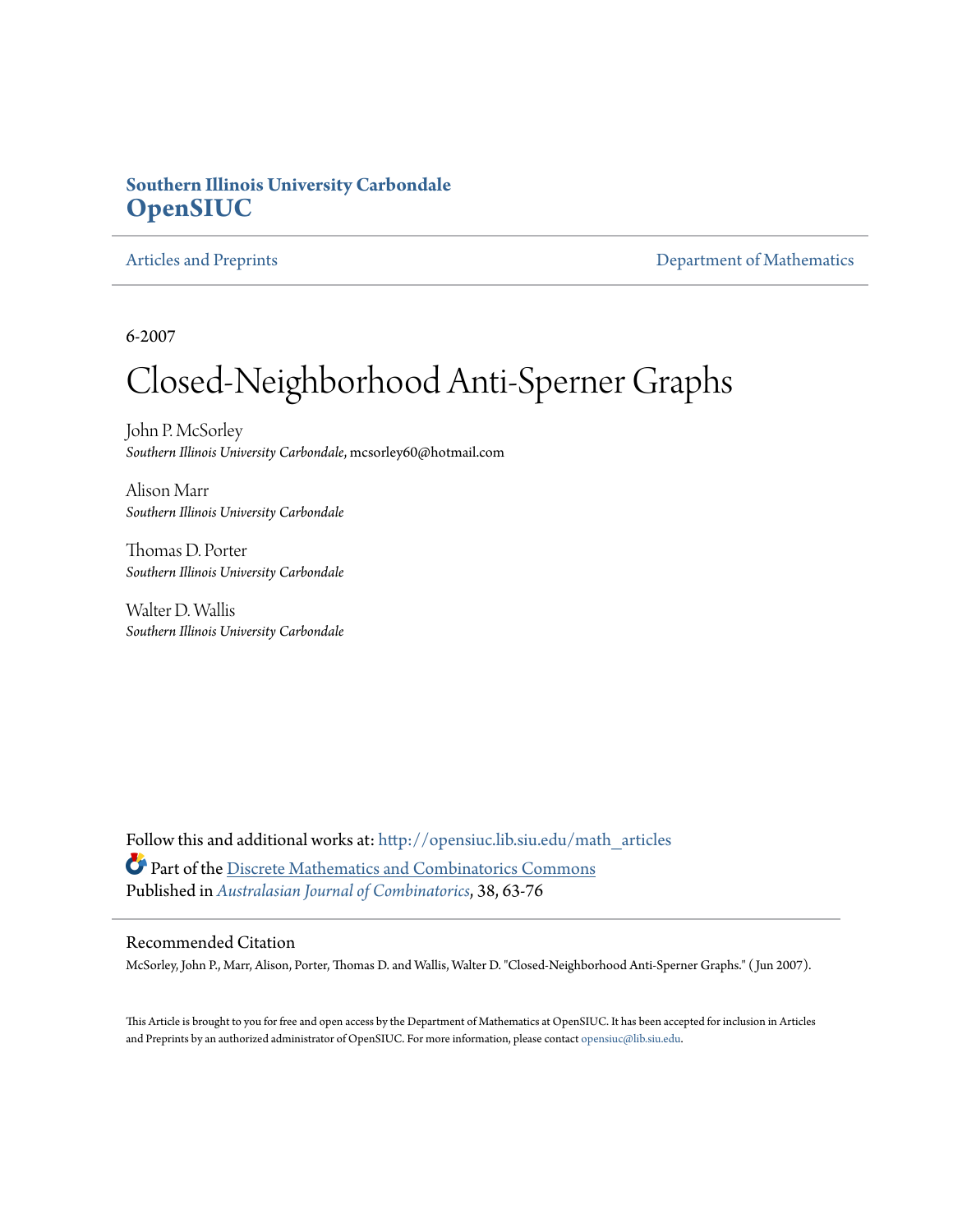## Closed-Neighborhood Anti-Sperner Graphs

John P. McSorley, Alison Marr, Thomas D. Porter, Walter D. Wallis, Department of Mathematics, Mailcode 4408, Southern Illinois University, Carbondale. IL 62901-4408. mcsorley60@hotmail.com amarr@math.siu.edu tporter@math.siu.edu wdwallis@math.siu.edu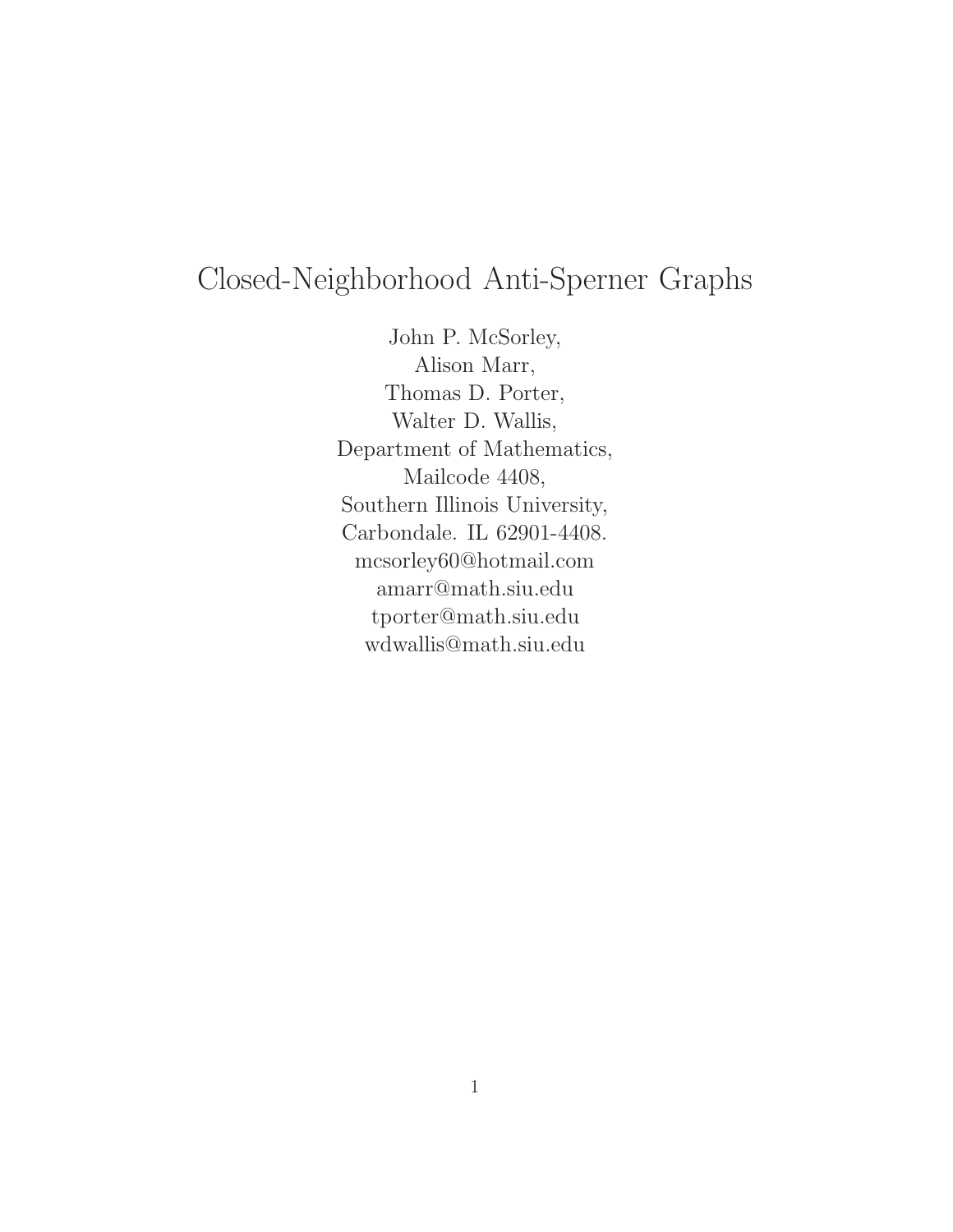#### **Abstract**

For a simple graph G let  $N_G[u]$  denote the closed-neighborhood of vertex  $u \in V(G)$ . Then G is closed-neighborhood anti-Sperner (CNAS) if for every u there is a  $v \in V(G) \setminus \{u\}$  with  $N_G[u] \subseteq N_G[v]$ ; and a graph  $H$  is closed-neighborhood distinct (CND) if every closedneighborhood is distinct, *i.e.*, if  $N_H[u] \neq N_H[v]$  when  $u \neq v$ , for all u and  $v \in V(H)$ .

In this paper we are mainly concerned with constructing CNAS graphs. We construct a family of connected CNAS graphs with  $n$ vertices for each fixed  $n \geq 2$ . We list all connected CNAS graphs with  $\leq 6$  vertices, and find the smallest connected CNAS graph that lies outside these families. We indicate how some CNAS graphs can be constructed from a related type of graph, called a NAS graph. Finally, we present an algorithm to construct all CNAS graphs on a fixed number of vertices from labelled CND graphs on fewer vertices.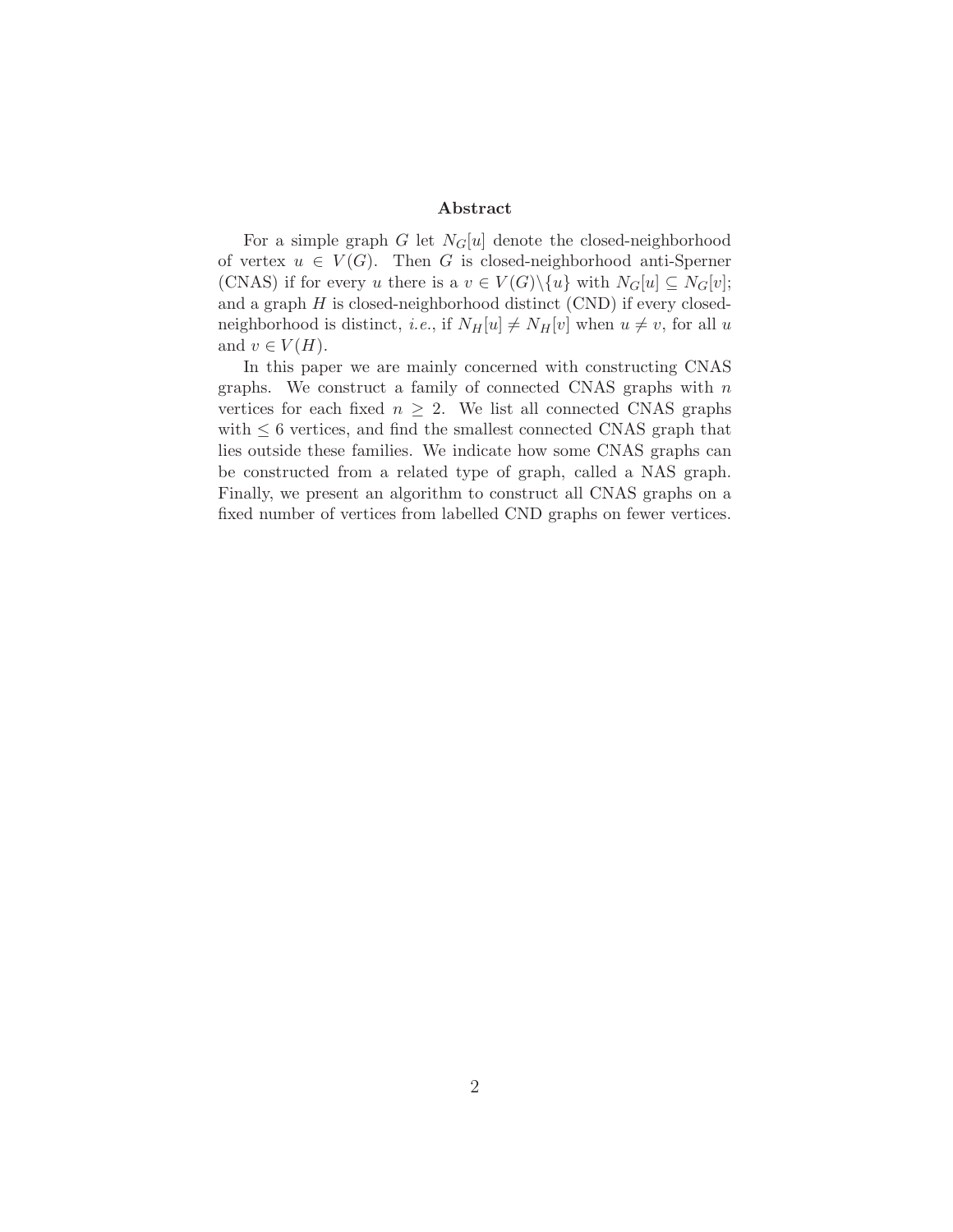### **1 Closed-Neighborhood anti-Sperner Graphs**

Let  $\mathcal{F} = \{N_1, N_2, \ldots\}$  be a family of sets. Then  $\mathcal{F}$  is *Sperner* if no member of  $F$  is a subset of another member; and  $F$  is *anti-Sperner* if *every* member of  $\mathcal F$  is a subset of another member.

Let  $G$  be a simple graph with a finite number of vertices. For each  $u \in V(G)$  let  $N_G[u]$  denote the closed-neighborhood of u, *i.e.*, vertex u together with the set of vertices to which u is adjacent.

Let  $\mathcal{F}(G) = \{N_G[u] \mid u \in V(G)\}\$ be the family of closed-neighborhoods of G. Then if  $\mathcal{F}(G)$  is anti-Sperner we say that G is a *closed-neighborhood anti-Sperner (CNAS) graph*, *i.e.*, for every  $u \in V(G)$  there is a  $u^p \in V(G) \setminus \{u\}$ with  $N_G[u] \subseteq N_G[u^p]$ . Vertex  $u^p$  is a *closed-parent* of vertex u; so a CNAS graph is a graph in which every vertex has a closed-parent. We note that  $u$ and  $u^p$  are adjacent.

A graph H is *closed-neighborhood distinct (CND)* if every closed-neighborhood is distinct, *i.e.*, if  $N_H[u] \neq N_H[v]$  when  $u \neq v$ , for all u and  $v \in V(H)$ .

If we replace the word 'closed' by 'open' in the first definition above then we have an open-neighborhood anti-Sperner graph, which we call a NAS graph. These graphs were introduced by Porter in [5], and studied further in Porter and Yucas [6], and in McSorley [4]. Our CNAS graphs are a natural variation of these graphs.

In this paper we are mainly concerned with constructing CNAS graphs:

In Section 2 we construct a family of connected CNAS graphs with  $n$ vertices for each fixed  $n \geq 2$ . We list all connected CNAS graphs with  $\leq 6$ vertices, and find the smallest connected CNAS graph that lies outside these families.

In Section 3 we return to NAS graphs and indicate how some, but not all, CNAS graphs on a fixed number of  $n \geq 2$  vertices can be constructed from a suitable NAS graph also on  $n$  vertices; thus establishing a link between the two different types of graphs.

Section 4 contains preparatory material for Section 5, in which we present an algorithm to construct all CNAS graphs on a fixed number of  $n \geq 2$ vertices from labelled CND graphs on  $\leq n-1$  vertices. This is similar to an algorithm that constructs NAS graphs from labelled ND (neighborhood distinct) graphs in McSorley [4]

Standard definitions of graph theory are from West [10].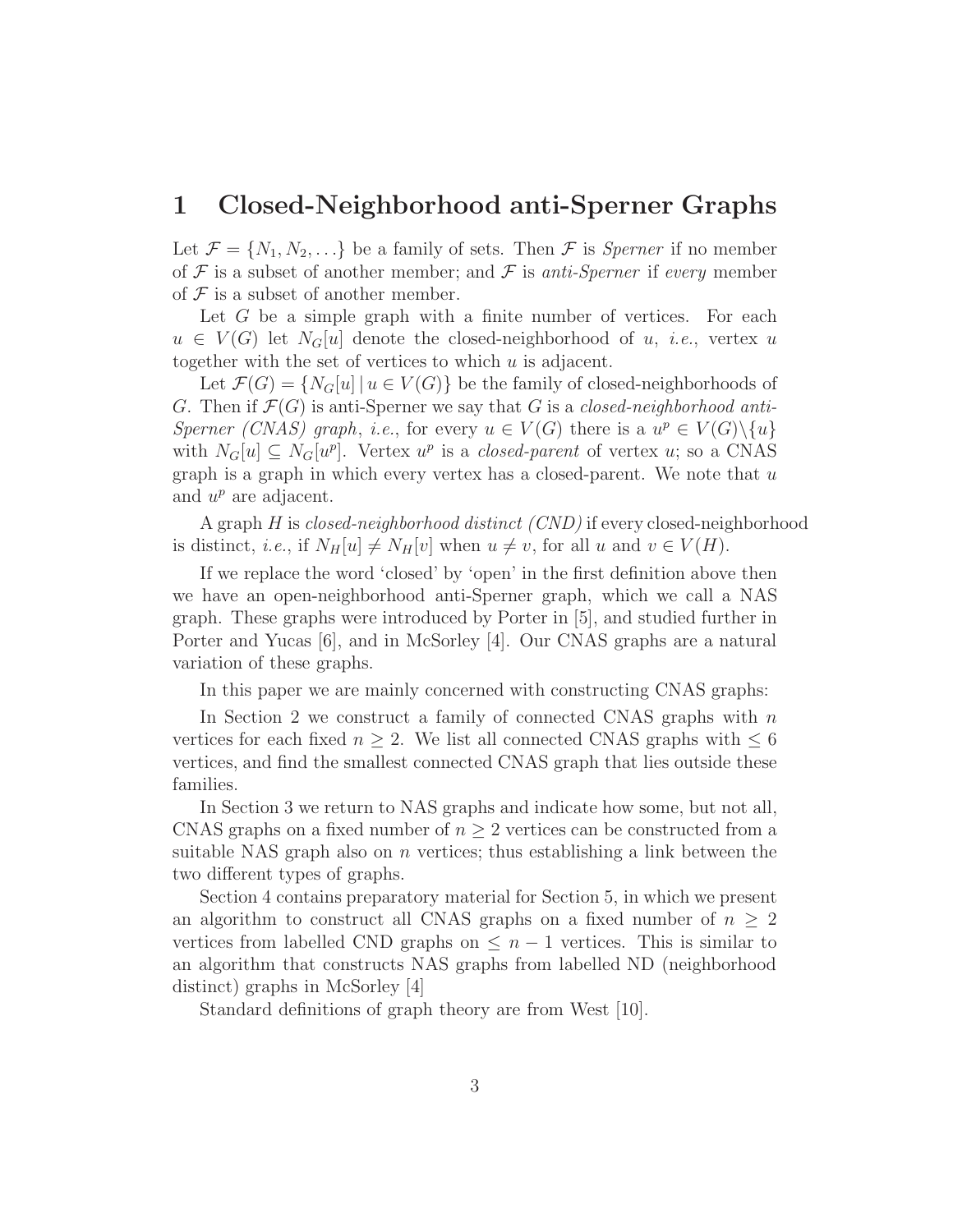### **2 Families of CNAS graphs, small CNAS graphs**

For  $n \geq 1$  let  $K_n$  denote the complete graph on n vertices. For  $m \geq 2$  let  $S_m$ be a connected or disconnected graph on m vertices, with no isolates. For  $n \geq 2$  and  $2 \leq m \leq n$  let  $K_n \backslash S_m = K_n - E(S_m)$  denote the complete graph  $K_n$  with the edges of  $S_m$  removed. Finally, in any graph on  $n \geq 2$  vertices, call a vertex *full* if it has degree  $n-1$ .

We are primarily interested in connected CNAS graphs, since each component in a disconnected CNAS graph must itself be CNAS.

**Theorem 2.1** *Let* G *be an arbitrary graph on*  $n \geq 2$  *vertices with at least two full vertices. Then* G *is a connected CNAS graph.*

*Proof.* Clearly G is connected. Let u and  $v \in V(G)$  be two full vertices then  $N_G[u] = N_G[v] = V(G)$ , the whole vertex set of G. So vertex u is a closed-parent of all vertices in  $V(G)\setminus\{u\}$ , and v is a closed-parent of u. Hence every vertex in  $V(G)$  has a closed-parent, and so G is CNAS.

In particular, for  $n \geq 2$ , the complete graph  $K_n$  is CNAS. Furthermore, we may preserve the CNAS property by removing edges from  $K_n$  provided that we always leave at least two full vertices:

**Corollary 2.2** *For any*  $n \geq 2$  *and any*  $m$  *with*  $2 \leq m \leq n-2$  *let*  $S_m$  *be a graph on m vertices with no isolates. Then*  $K_n \backslash S_m$  *is a connected CNAS graph.*

Indeed, we can classify incomplete connected CNAS graphs on  $n$  vertices with at least two full vertices:

**Theorem 2.3** *For*  $n \geq 2$  *let*  $G \neq K_n$  *be a connected CNAS graph on* n *vertices with at least two full vertices. Then there is a graph*  $S_m$  *on* m *vertices with no isolates where*  $2 \le m \le n-2$  *such that*  $G = K_n \backslash S_m$ .

*Proof.* Let  $\{u_1, u_2, \ldots, u_m\}$  be the non-full vertices of G, since  $G \neq K_n$ then  $m \geq 2$ . And let  $\{u_{m+1}, \ldots, u_n\}$  be the full vertices of G, the number of these is  $n - m \geq 2$ , so  $m \leq n - 2$ . Consider a copy of  $K_m$  with vertex set  $\{u_1, u_2, \ldots, u_m\}$ , and the  $K_n$  with vertex set  $\{u_1, u_2, \ldots, u_n\}$ . Let  $S_m = \overline{G[u_1, u_2, \ldots, u_m]}$ , where the complement is taken in the above  $K_m$ .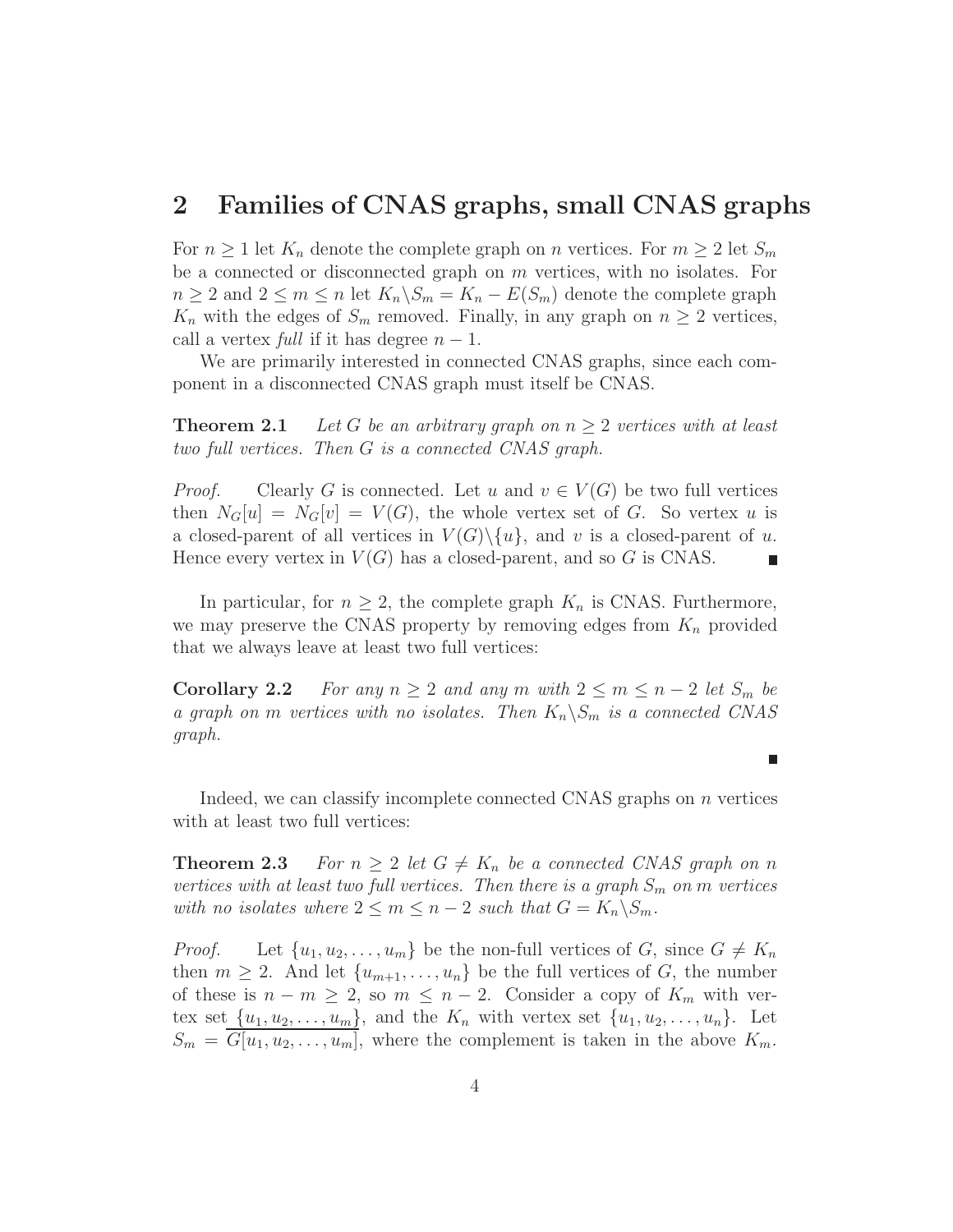Now if  $u_i$  is an isolate in  $S_m$  then in  $G[u_1, u_2, \ldots, u_m]$  it has (full) degree  $m-1$  and so in G it is full, a contradiction. Hence  $S_m$  has no isolates. Then  $G = K_n \backslash S_m$ , and  $2 \leq m \leq n-2$ .

So, for each  $n \geq 2$ , we have a family  $\mathcal{K}_n \backslash \mathcal{S}$  of connected CNAS graphs, each member of which has at least two full vertices:

 $\mathcal{K}_n\setminus\mathcal{S} = \{K_n\}\cup\{K_n\setminus S_m | S_m \text{ is a graph on } m \text{ vertices with no isolates, } 2 \leq m \leq n-2\}.$ 

For those G outside these families we have:

**Theorem 2.4** *Let* G *be a connected CNAS graph on*  $n \geq 2$  *vertices without at least two full vertices. Then* G *has no full vertices.*

*Proof.* Clearly G cannot have exactly one full vertex, because this full vertex would not have a closed-parent; hence it has no full vertices.

The connected CNAS graphs G on  $2 \leq n \leq 6$  vertices are shown in Table 1. Here  $K_{a,b}$  denotes the complete bipartite graph with parts of size a and  $b, P_a$  denotes the path on a vertices, and e denotes an edge.

 $n \hspace{1.5cm} G$ 2  $K_2$ 3  $K_3$ 4  $K_4, K_4\backslash K_2$ 5  $K_5$ ,  $K_5 \backslash K_2$ ,  $K_5 \backslash P_3$ ,  $K_5 \backslash K_3$ 6 K6,  $K_6 \setminus K_2$ ,  $K_6 \setminus P_3$ ,  $K_6 \setminus 2K_2$ ,  $K_6 \setminus K_3$ ,  $K_6 \setminus P_4$ 6  $K_6\backslash K_{1,3}, K_6\backslash (K_{1,3} + e), K_6\backslash K_{2,2}, K_6\backslash (K_{2,2} + e), K_6\backslash K_4, F$ 

Table 1. Connected CNAS graphs G with n vertices,  $2 \le n \le 6$ .

**Example 1** Of the connected CNAS graphs on  $2 \leq n \leq 6$  vertices all except one, F, belongs to a family  $\mathcal{K}_n \backslash \mathcal{S}$  for some  $n \geq 2$ . The graph F is shown below. It is the smallest connected CNAS graph that lies outside these families, *i.e.*, without at least two full vertices. So, from Theorem 2.4 it has no full vertices, indeed it has 6 vertices and maximum degree 4.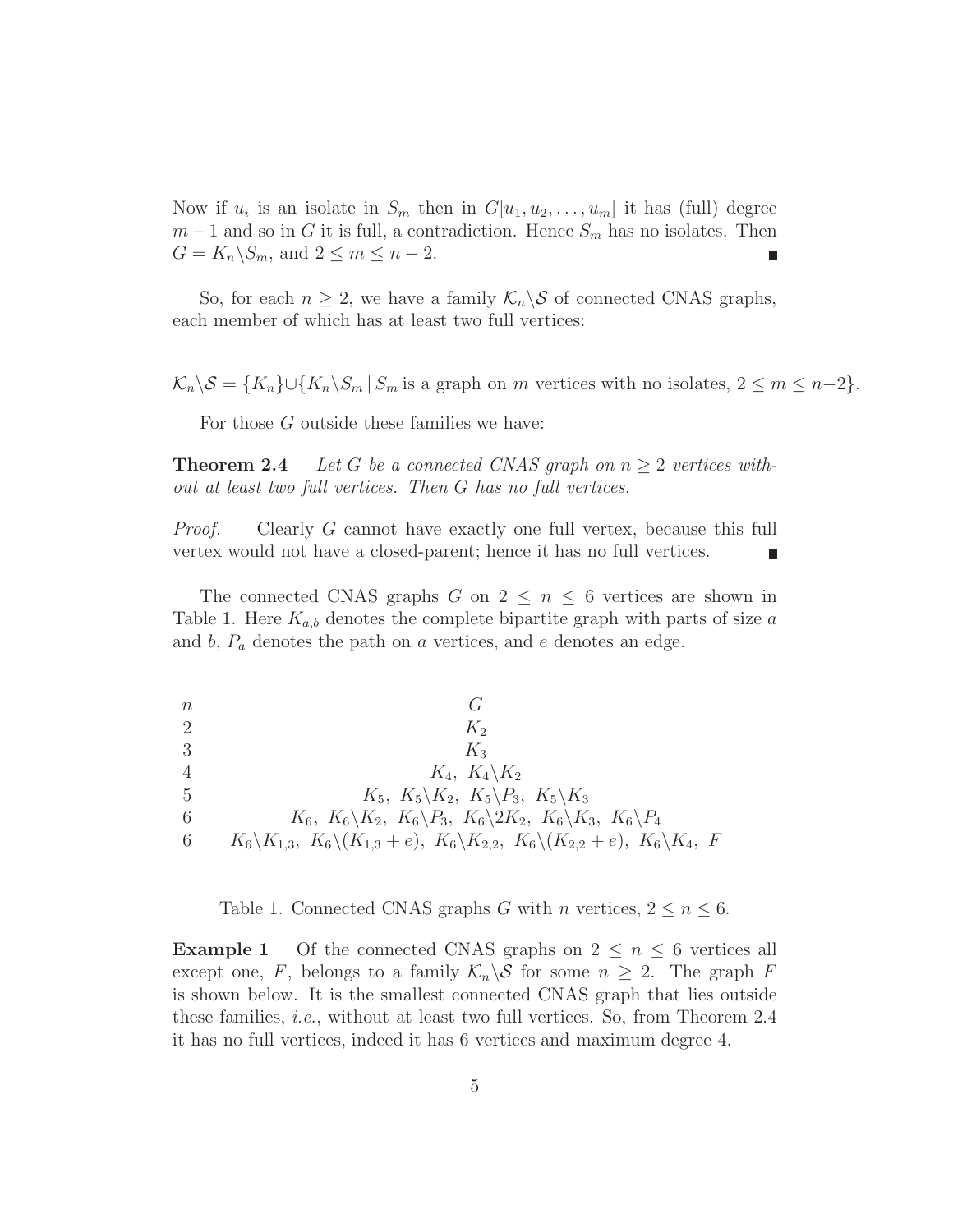

### **3 CNAS graphs and Neighborhood anti-Sperner graphs**

In this Section we show how to construct some CNAS graphs with a fixed number of n vertices from NAS graphs with n vertices, thus establishing a connection between the two different types of graph.

Let  $\mathcal{F}_{0}(H) = \{N_{H}(u) | u \in V(H)\}\$ be the family of *open*-neighborhoods of a graph H. We always drop the prefix 'open' in open-neighborhood, openparent, open-twin, etc... Then if  $\mathcal{F}_{0}(H)$  is anti-Sperner we say that H is a *neighborhood anti-Sperner (NAS) graph*. Hence, in a NAS graph H, for every  $u \in V(H)$  there is a *parent*  $u^{p_0} \in V(H) \setminus \{u\}$  such that  $N_H(u) \subseteq N_H(u^{p_0})$ .

NAS graphs have been studied in [4], [5], and [6]. Because the definition of a CNAS graph is similar to that of a NAS graph, we might sensibly ask whether we can construct CNAS graphs from NAS graphs. However it doesn't seem possible to construct *all* CNAS graphs of order n from NAS graphs of order n, but some CNAS graphs can be constructed:

For an arbitrary graph G, the set  $P \subseteq V(G)$  is a *closed-parent-set* if it is closed under taking closed-parents, *i.e.*, if every  $u \in P$  has a closed-parent  $u^p \in P$ . And a *closed-parent-set partition* of  $V(G)$  is a partition of  $V(G)$ into closed-parent-sets. Similarly, for an arbitrary H, the set  $P_{o} \subseteq V(H)$  is a *parent-set* if it is closed under taking parents, *i.e.*, if every  $u \in P_0$  has a parent  $u^{p_0} \in P_0$ . And a *parent-set partition* of  $V(H)$  is a partition of  $V(H)$ into parent-sets.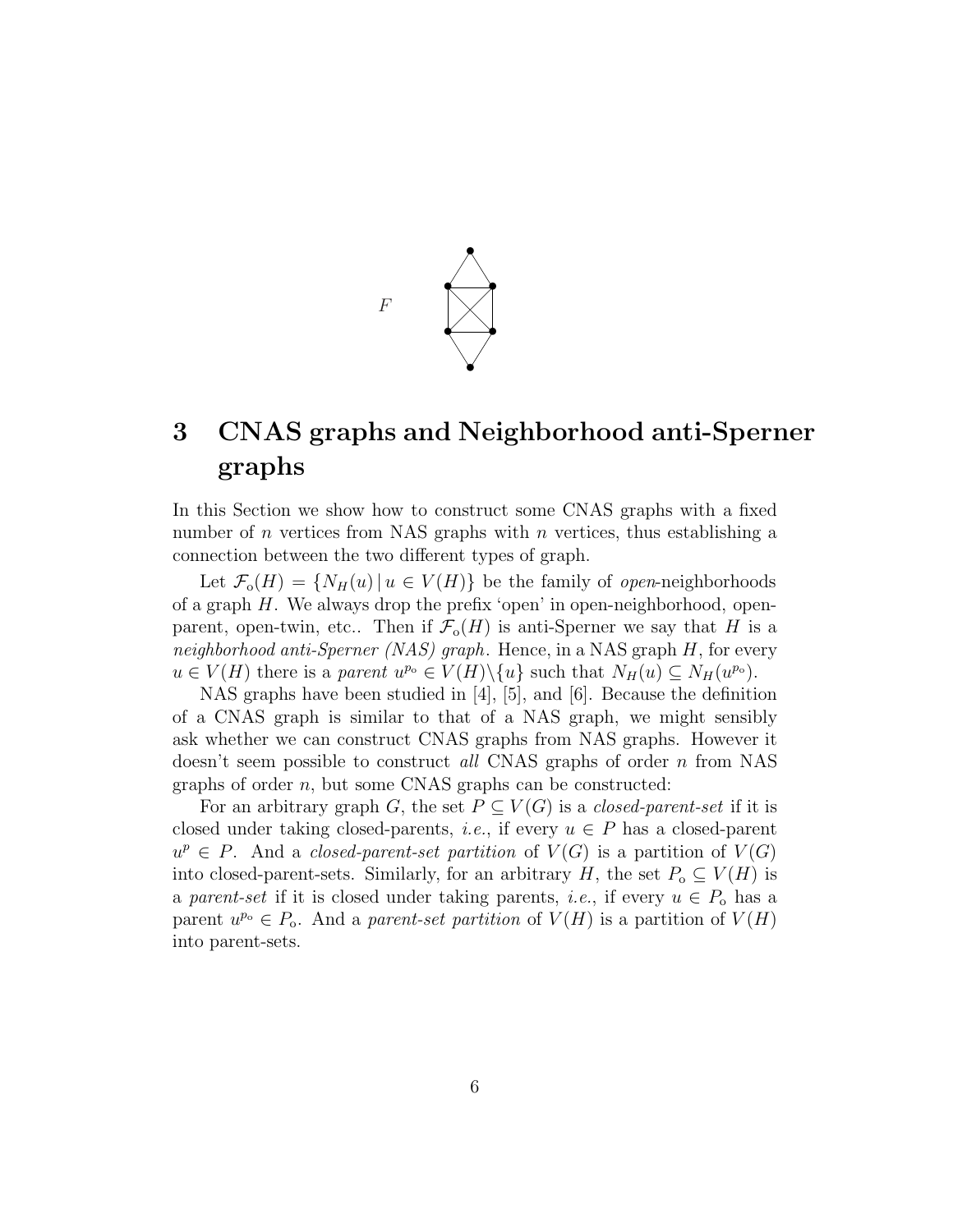**Theorem 3.1** *Let* H *be a NAS graph with*  $\{P_{o,1}, P_{o,2}, \ldots, P_{o,d}\}$  *a parentset partition of*  $V(H)$ *. Let*  $G = H^+$  *be the graph obtained from* H *by making*  $P_{o,i}$  *into a clique for each*  $1 \leq i \leq d$ , i.e., by making  $G[P_{o,i}] = K_{|P_{o,i}|}$ *. Then* G *is a CNAS graph and*  $\{P_{o,1}, P_{o,2}, \ldots, P_{o,d}\}$  *is a closed-parent-set partition of*  $V(G)$ *.* 

*Proof.* For an arbitrary vertex  $u \in V(G) = V(H)$  let  $u \in P_{o,i}$  for some fixed i, so  $N_G[u] = N_H(u) \cup P_{o,i}$ . Now, in H, let  $u^{p_o} \in P_{o,i}$  be a parent of  $u \in P_{o,i}$ , so  $N_G[u^{p_o}] = N_H(u^{p_o}) \cup P_{o,i}$ . Hence, since  $N_H(u) \subseteq N_H(u^{p_o})$ , then  $N_G[u] \subseteq N_G[u^{p_0}],$  *i.e.*,  $u^{p_0} \in P_{0,i}$  is a closed-parent of u in G. Hence (in G)  $P_{o,i}$  is a closed-parent-set. Furthermore, since  $u \in V(G)$  is arbitrary then G is CNAS. Each  $P_{o,i}$  is a closed-parent-set of  $V(G)$ , and so  $\{P_{o,1}, P_{o,2}, \ldots, P_{o,d}\}$ is a closed-parent-set partition of  $V(G)$ .

The null graph  $N_n$  is the graph with  $n \geq 1$  vertices and no edges.

**Example 2** We can construct many non-isomorphic CNAS graphs from a single NAS graph. Consider the NAS graph  $H = N_1 \cup N_1 \cup K_{2,2}$  on 6 vertices. There are 5 different parent-set partitions of  $V(H)$ , yielding 4 non-isomorphic CNAS graphs  $G = H^+$  on 6 vertices, 3 of which are connected:

#### **See next page**

The construction of Theorem 3.1 yields a CNAS graph  $G = H^+$  with a closed-parent-set partition of  $V(G)$  in which each closed-parent-set is a clique. However not all CNAS graphs have such a partition, and those that do not cannot be obtained via this construction no matter which NAS graph H and which parent-set partition of  $V(H)$  is used. The smallest CNAS graph without such a partition is  $K_4 \backslash K_2$ . Other constructions of CNAS graphs from NAS graphs do not seem to be available. But Theorem 3.1 is still useful for obtaining some CNAS graphs from NAS graphs, as illustrated in Example 2.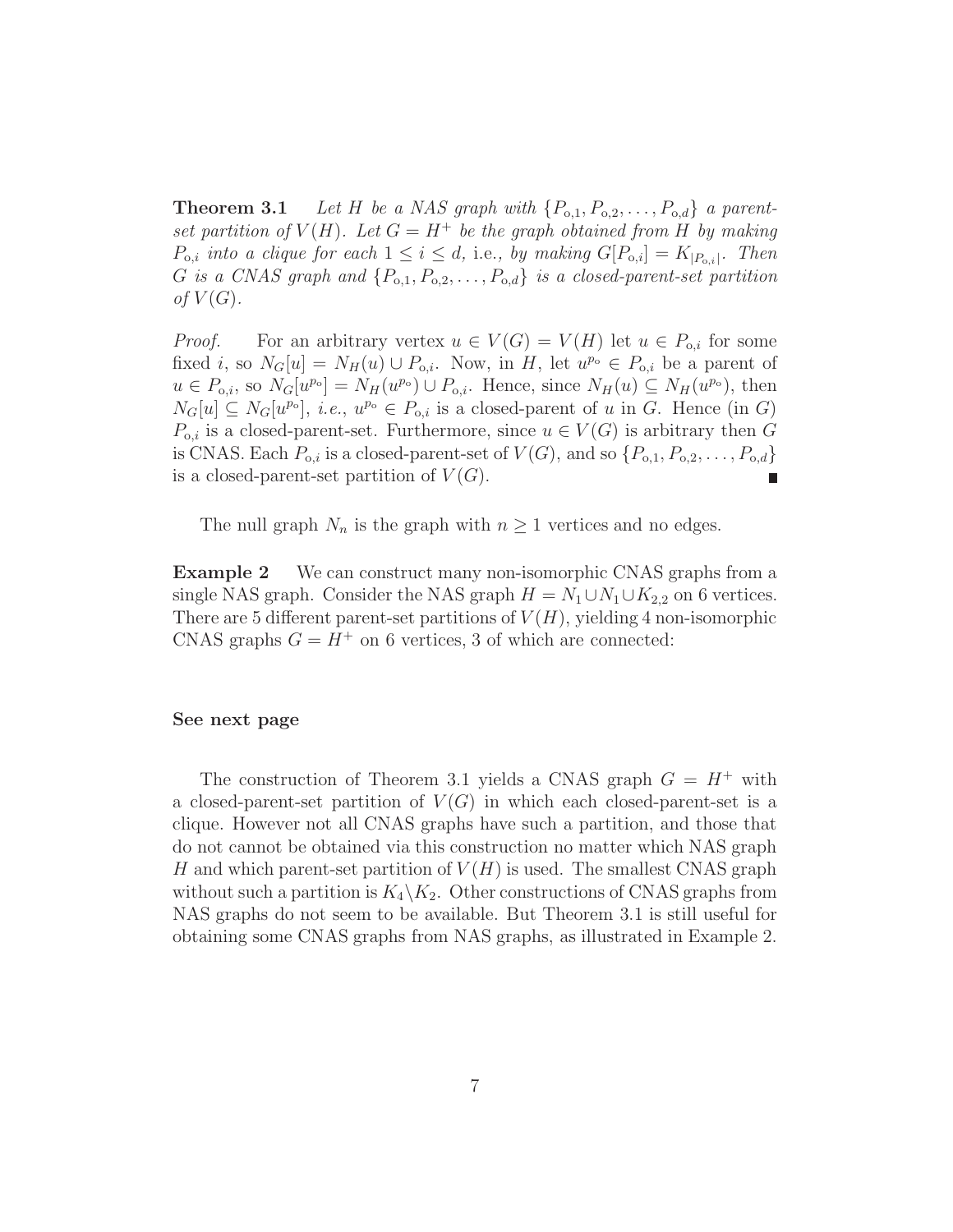



 $P_{o,1}$   $P_{o,2}$   $P_{o,3}$ 

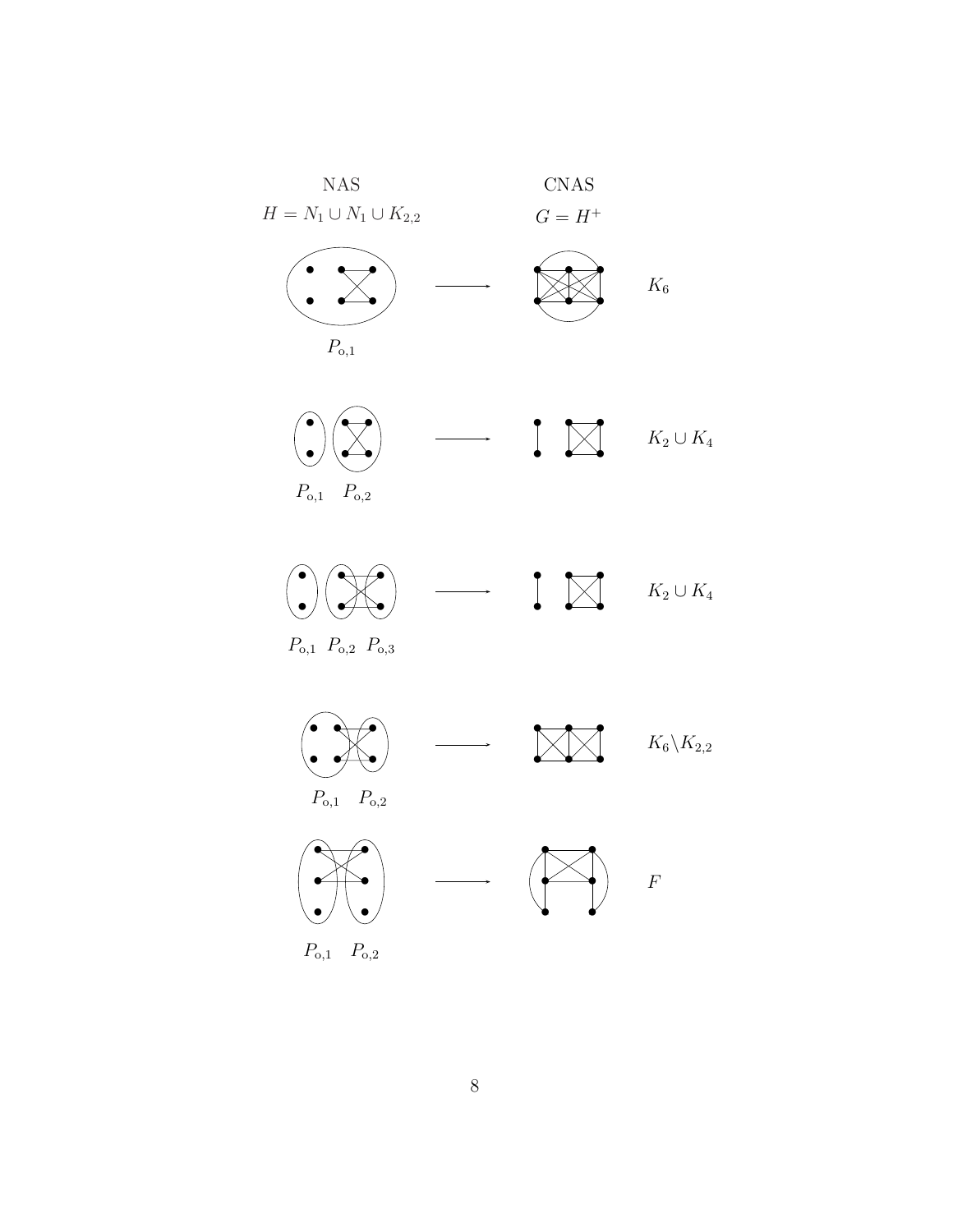### **4 Closed-Neighborhood distinct graphs, labelled graphs, miscellaneous**

This Section contains preparatory material needed in Section 5.

The join  $X \vee Y$  of two graphs X and Y with disjoint vertex sets is the graph with vertex set  $V(X) \cup V(Y)$  and edge set  $E(X) \cup E(Y) \cup \{xy \mid x \in Y\}$  $V(X)$  and  $y \in V(Y)$ , *i.e.*, every vertex in  $V(X)$  is joined to every vertex in  $V(Y)$ .

Recall that a graph  $H$  is closed-neighborhood distinct (CND) if every closed-neighborhood is distinct, *i.e.*, if  $N_H[u] \neq N_H[v]$  when  $u \neq v$ , for all u and  $v \in V(H)$ . Sumner [9] called such graphs *point distinguishing* and they are also known as *supercompact*, see Lim [3]. See also Entringer and Gassman [2] for further properties of these graphs.

Sumner proved the following Theorem for graphs in which every neighborhood is distinct, which he called point determining. But he stated that there is a dual Theorem for CND graphs. We state his Theorem using our notation, (see Theorem 2 of Sumner [9] and Theorem 2.1 of Chia and Lim [1]):

*Let H be a CND graph with*  $\geq$  2 *vertices. Then there is a vertex*  $w \in V(H)$  *such that*  $H - w$  *is also CND*.

The CND graphs with  $\leq 3$  vertices are:  $N_1$ ,  $N_2$ ,  $N_3$ , and  $P_3$ .

We use Sumner's result in the following algorithm which constructs all CND graphs on t vertices from CND graphs on  $t-1$  vertices:

**Algorithm CND Graphs** Four step algorithm to construct all CND graphs H on a fixed number of  $t \geq 2$  vertices from all CND graphs on  $t-1$  vertices.

- $(1)$  List all non-isomorphic CND graphs  $H_{t-1}$  on  $t-1$  vertices.
- *(2) For each*  $H_{t-1}$  *list all subsets*  $S \subseteq V(H_{t-1})$  *for which*  $S \neq N_{H_{t-1}}[u]$ *for all*  $u \in V(H_{t-1})$ *,* i.e., S *is distinct from all closed-neighborhoods of*  $H_{t-1}$ *. Note that*  $S = \emptyset$  *is to be considered.*
- *(3) Let*  $w \notin V(H_{t-1})$  *be a new vertex. For each such*  $H_{t-1}$  *and* S *let* H *be the graph with vertices and edges as follows:*

 $V(H) = V(H_{t-1}) \cup \{w\}$  *and*  $E(H) = E(H_{t-1}) \cup \{ws \mid s \in S\},$ 

i.e.*,* H *is the graph obtained by joining* w *to* S*.*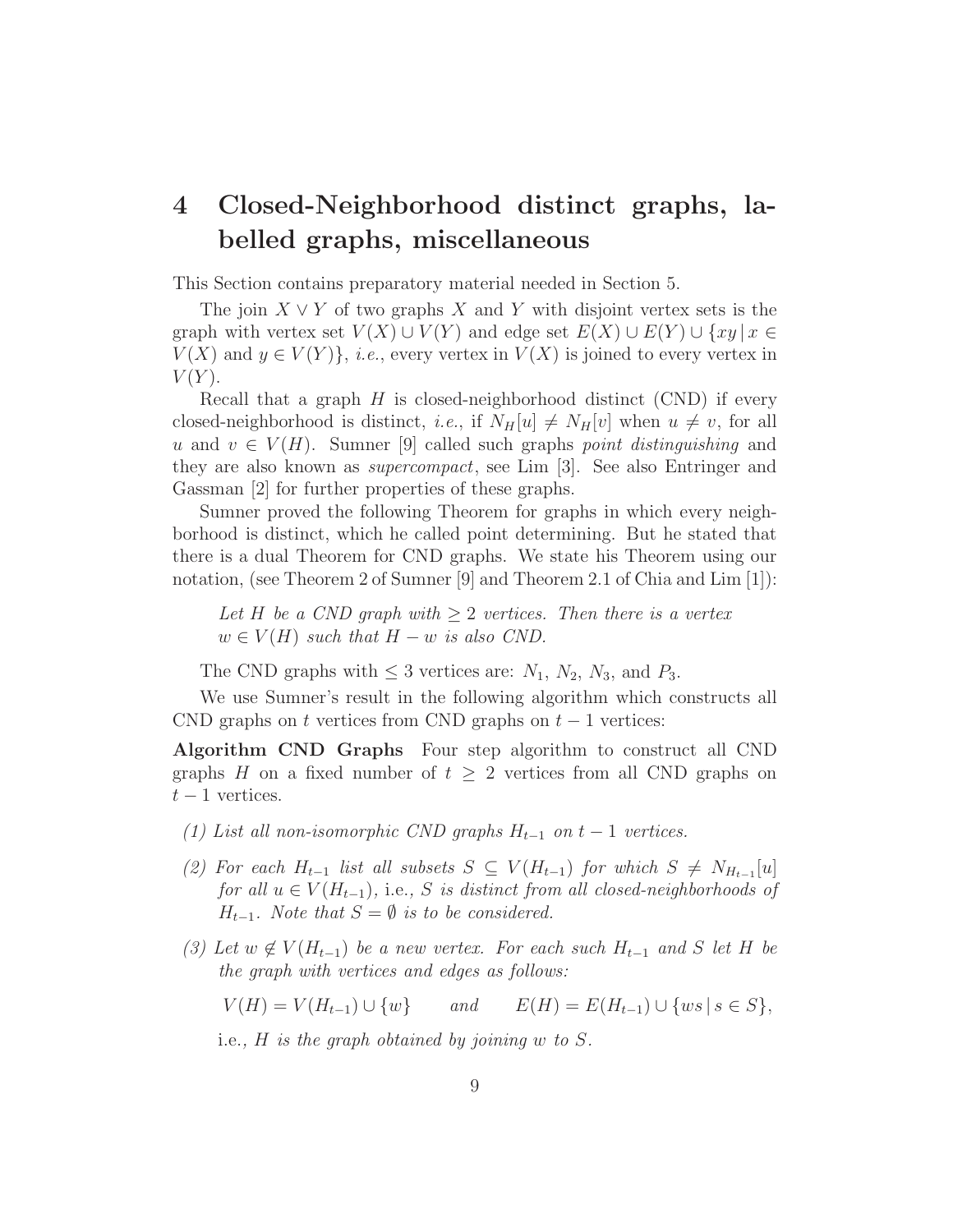*(4) Remove isomorphic copies from the graphs in (3).*

We now have a complete list of CND graphs  $H$  with  $t$  vertices, with no repeated H.

**Example 3** We find all CND graphs on 4 vertices from the two CND graphs  $N_3$  and  $P_3$  on 3 vertices. For each such graph there are  $2^3 - 3 = 5$ subsets S, yielding 10 CND graphs on 4 vertices. Removing isomorphic copies leaves the 5 non-isomorphic CND graphs below:



We can then use these CND graphs on 4 vertices to construct all CND graphs on 5 vertices ,....., and so on. Hence, for any  $t \geq 1$ , we can construct all CND graphs on  $\leq t$  vertices.

We will need *labelled* graphs H in which every vertex  $u \in V(H)$  has been labelled with a positive integer  $\ell(u) \geq 1$ . We also need the concept of label-isomorphism:

Let H and H' be two arbitrary labelled graphs. Then H and H' are *label-isomorphic* if there is a bijection between  $V(H)$  and  $V(H')$  which is a graph isomorphism that preserves labels. So if in a label-isomorphism we have  $u \in V(H) \leftrightarrow u' \in V(H')$ , then  $\ell(u) = \ell(u')$ .

**Example 4** Consider the two labellings of the first graph from Example 3, H and H', shown below. Next to vertex u is its label  $\ell(u)$ .



Clearly  $u \leftrightarrow u', v \leftrightarrow v', w \leftrightarrow w', x \leftrightarrow x'$  is an isomorphism but not a labelisomorphism since  $\ell(v) \neq \ell(v')$ . However  $u \leftrightarrow x', v \leftrightarrow w', w \leftrightarrow v', x \leftrightarrow u'$  is a label-isomorphism. So  $H$  and  $H'$  are label-isomorphic.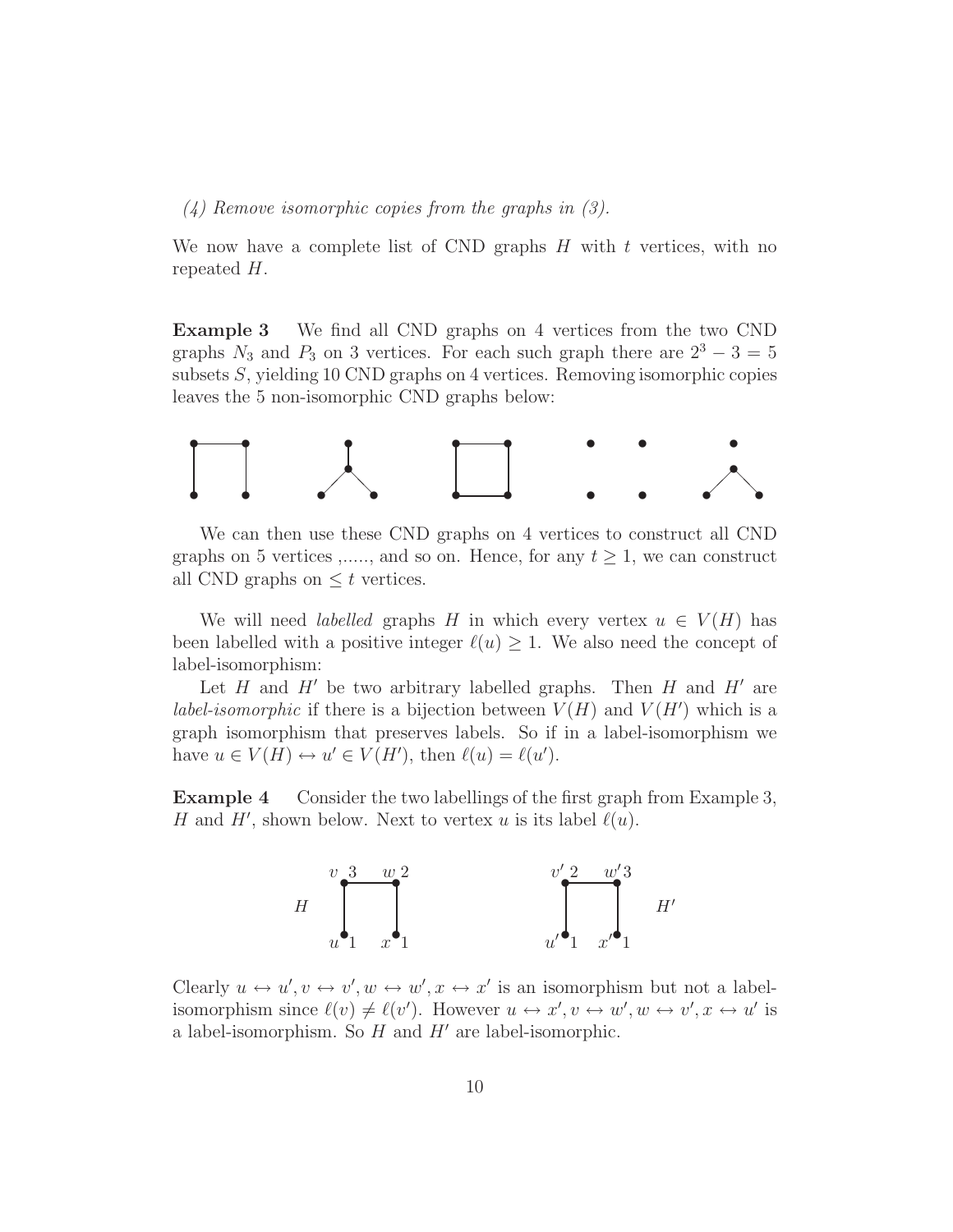Finally, for an arbitrary graph G, if  $N_G[u] = N_G[v]$  for two different vertices u and  $v \in V(G)$  then u and v are *closed-twins*. We note that closed-twins are adjacent. We denote a closed-twin of u by  $u^*$ . If u has no closed-twin then it is *closed-twinless*. If H is CND then every vertex in  $V(H)$ is closed-twinless.

### **5 Constructing CNAS Graphs from labelled CND Graphs**

In this final Section we show how to construct all CNAS graphs G on a fixed number of  $n \geq 2$  vertices from labelled CND graphs H on  $\leq n-1$  vertices.

Let G be an arbitrary graph. Consider the following equivalence relation  $\equiv$  on  $V(G)$ :  $u \equiv u'$  if and only if  $N_G[u] = N_G[u']$ . The equivalence class containing u is  $U = \{u' \in V(G) | N_G[u] = N_G[u']\} \neq \emptyset$ . Here every vertex  $u'$  is a closed-twin of u, which we normally write as  $u^*$ , provided that it is distinct from u. We let t denote the number of equivalence classes under  $\equiv$ of  $V(G)$  (or of G); and denote the classes themselves by  $U_1, U_2, \ldots, U_t$ , where  $|U_i| = \ell_i$  for each  $i = 1, 2, \ldots, t$ .

**Theorem 5.1** *Let* G *be an arbitrary graph with equivalence relation*  $\equiv$ *. Let* U and V be two distinct equivalence classes with  $u \in U$  and  $v \in V$  arbitrary. *Then*

*(i)* the induced subgraph  $G[U] = K_{|U|}$ ,

*(ii)*  $uv \in E(G)$  *if and only if*  $G[U \cup V] = G[U] \vee G[V] = K_{|U|} \vee K_{|V|}$ *,* 

*(iii)*  $uv \notin E(G)$  *if and only if*  $G[U \cup V] = K_{|U|} \cup K_{|V|}$ *.* 

*Proof.* (i) If  $|U| = 1$  then clearly  $G[U] = K_{|U|}$ . So assume that  $|U| \geq 2$ and let u and u<sup>\*</sup> be two arbitrary distinct vertices in U. Then  $u \in N_G[u] =$  $N_G[u^*], i.e., uu^* \in E(G)$ . Since u and u<sup>\*</sup> are arbitrary, then  $G[U] = K_{|U|}$ . (ii) Now  $u \in U$  and  $v \in V$  are arbitrary, let  $u' \in U$  and  $v' \in V$  also be arbitrary, (so  $u = u'$  and/or  $v = v'$  is allowed). Since  $uv \in E(G)$ , so  $v \in N_G[u] = N_G[u']$ , so  $u' \in N_G[v] = N_G[v']$ , and then  $u'v' \in E(G)$ . Hence  $G[U \cup V] = G[U] \vee G[V] = K_{|U|} \vee K_{|V|}$ , using (i). The converse is clear. (iii) Similar to (ii), using (i) again. Г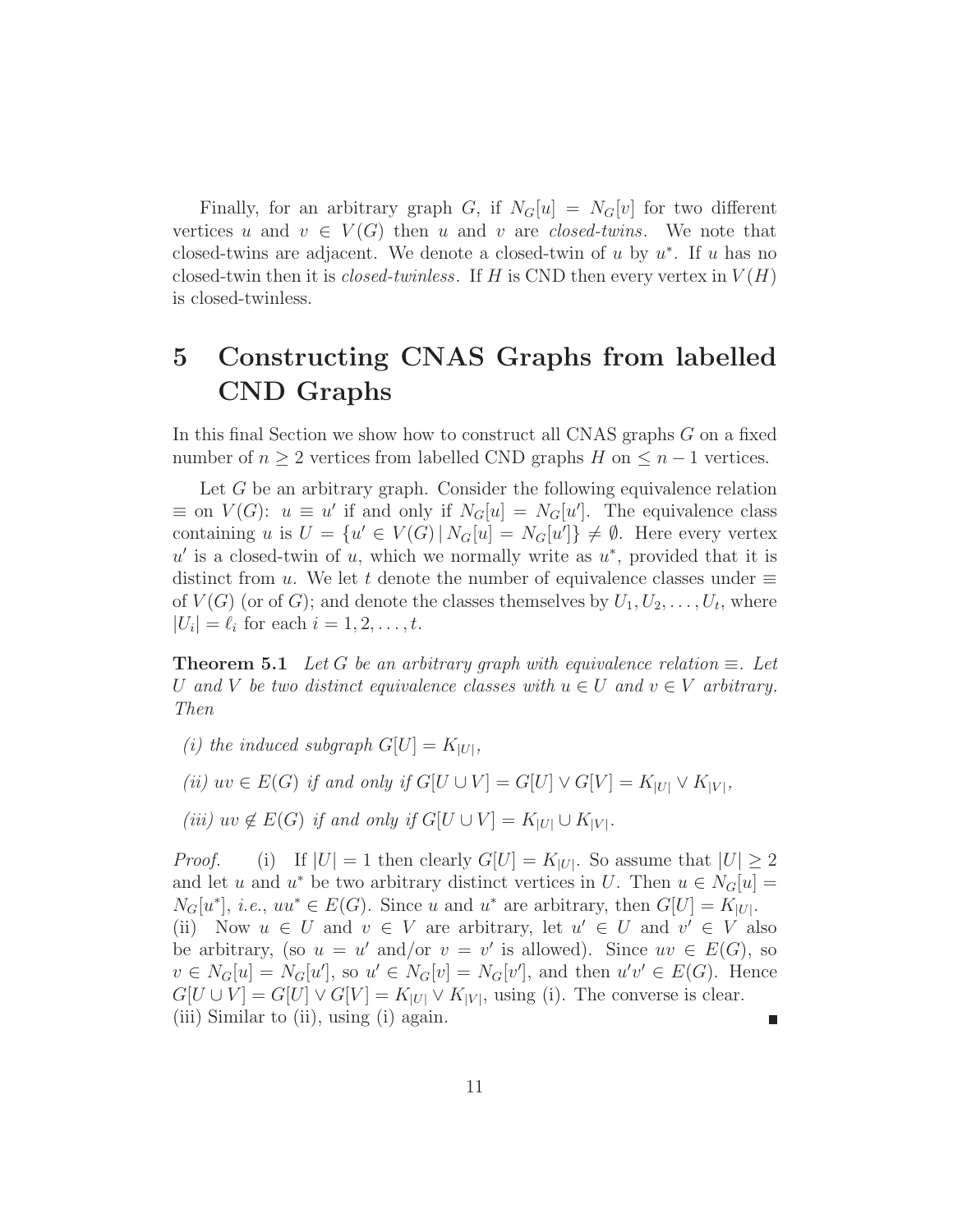So, in any graph  $G$  and for any two distinct equivalence classes  $U$  and  $V$ , either  $G[U \cup V] = K_{|U|} \vee K_{|V|}$  or  $G[U \cup V] = K_{|U|} \cup K_{|V|}$ . This suggests the following two constructions:

**Construction**  $G_\equiv$  Let G be an arbitrary graph, with equivalence relation  $\equiv$  and equivalence classes  $U_1, U_2, \ldots, U_t$ , where  $|U_i| = \ell_i$  for each  $i =$  $1, 2, \ldots, t$ . Construct a labelled graph  $G_{\equiv}$  with t vertices, and edges as follows:

$$
V(G_{\equiv}) = \{U_1, U_2, \dots, U_t\} \text{ and } E(G_{\equiv}) = \{U_i U_j | G[U_i \cup U_j] = K_{|U_i|} \vee K_{|U_j|}\},
$$

where vertex  $U_i$  has been labelled with  $\ell_i$  for each i. We call  $G_{\equiv}$  the *closedreduced* graph of G. See [3] where an unlabelled version of this graph is called S(G). An unlabelled version is also known as the *Roberts reduct*, see Roberts [8], and Section 10.6 of Prisner [7]. Note that  $|V(G)| = \sum_{i=1}^{t} \ell_i$ .

**Construction H**<sup>↑</sup> Let H be an arbitrary labelled graph, so every  $u \in$  $V(H)$  has been labelled with a positive integer  $\ell(u) \geq 1$ . Construct a new graph  $H^{\dagger}$  from H by replacing each vertex u with the  $\ell(u)$  vertices from  $exp(u) = \{x_1, x_2, \ldots, x_{\ell(u)}\}$ , the *expansion set* of u, where  $H^{\uparrow}[exp(u)] =$  $K_{\ell(u)}$  is a clique. Similarly, replace v by  $exp(v) = {y_1, y_2, \ldots, y_{\ell(v)}}$ , etc.. If  $uv \in E(H)$  then let  $H^{\uparrow}[exp(u), exp(v)] = K_{\ell(u)} \vee K_{\ell(v)}$ , and if  $uv \notin E(H)$ then let  $H^{\uparrow}[exp(u), exp(v)] = K_{\ell(u)} \cup K_{\ell(v)}$ .

We illustrate these constructions with  $F$  below. The equivalence classes of F under  $\equiv$  are:  $U_1 = \{x_1\}, U_2 = \{y_1, y_2\}, U_3 = \{z_1, z_2\}, \text{ and } U_4 = \{t_1\}.$ 



From the above two constructions we have:

**Theorem 5.2** *Let* G *be an arbitrary graph. Then*  $G = (G_{\equiv})^{\dagger}$ *.*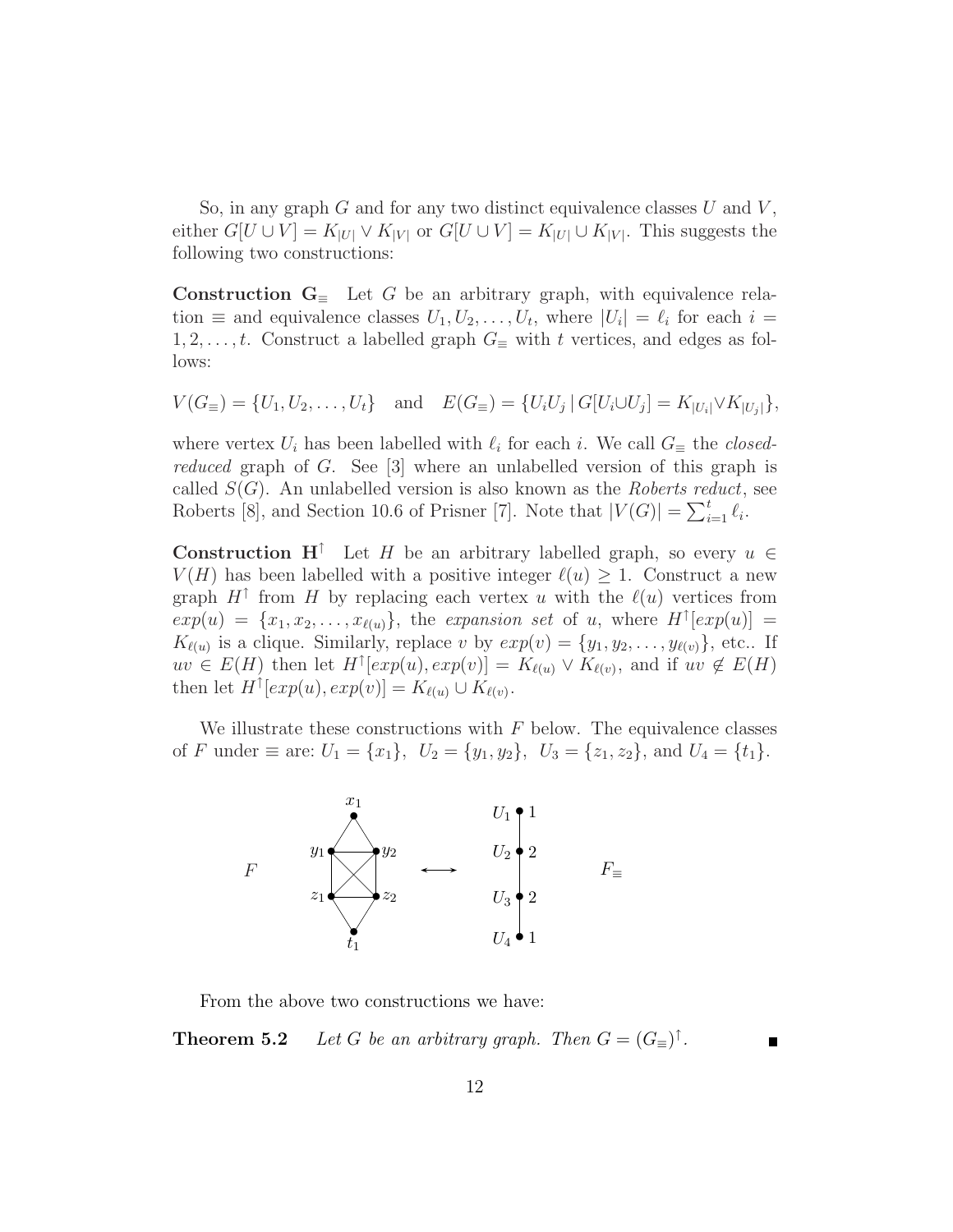Given an arbitrary graph G, as we closed-reduce to  $G_{\equiv}$  we identity vertices with the same closed-neighborhood, so  $G_\equiv$  should be CND (Theorem 3.1 of [3]):

#### **Theorem 5.3** *Let* G *be an arbitrary graph. Then*  $G_{\equiv}$  *is CND.*

*Proof.* Let U and V be two distinct vertices in  $V(G_$ ≡). Suppose that  $G_$ is not CND and  $N_{G_{\equiv}}[U] = N_{G_{\equiv}}[V] = \{U, V, U_1, U_2, \ldots, U_d\}$  for some  $d \geq 1$ , or  $N_{G=}[U] = N_{G=}[V] = \{U, V\}.$ 

In the first case let  $u \in V(G)$  lie in equivalence class U, then, since  $N_{G}$ <sub>≡</sub>[U] is a clique, we have  $N_G[u] = U \cup V \cup (\bigcup_{k=1}^d U_k)$ . Similarly, if  $v \in V$  then  $N_G[v] = V \cup U \cup (\bigcup_{k=1}^d U_k)$ . Hence  $N_G[u] = N_G[v]$  so  $u \equiv v$ , a contradiction since  $u \in U$  and  $v \in V$  and  $U \neq V$ . Thus  $G_{\equiv}$  is CND. The proof is similar when  $N_{G_{\equiv}}[U] = N_{G_{\equiv}}[V] = \{U, V\}.$ 

The following two technical Lemmas are required before our main results:

**Lemma 5.4** *Let* H *be an arbitrary labelled CND graph with*  $t \geq 1$  *vertices. Then*  $H^{\uparrow}$  *has* t *equivalence classes under*  $\equiv$ *.* 

*Proof.* Let  $H^{\uparrow}$  have s equivalence classes under  $\equiv$ , we will show that  $s = t$ . Let each vertex  $u \in V(H)$  be labelled with  $\ell(u) \geq 1$ . The Lemma is clearly true if  $t = 1$ . So assume that  $t > 2$  and let u and v be distinct vertices in  $V(H)$ . In the construction of  $H^{\uparrow}$  from H we replace u by the  $\ell(u)$  vertices from  $exp(u) = {x_1, x_2, \ldots, x_{\ell(u)}}$ , and we replace v by the  $\ell(v)$ vertices from  $exp(v) = \{y_1, y_2, \ldots, y_{\ell(v)}\}$ . Let  $x_i \in exp(u)$  and  $y_j \in exp(v)$ be arbitrary. Now, since H is CND, we have  $N_H[u] \neq N_H[v]$ . Without loss of generality let  $w \in N_H[u] \backslash N_H[v]$  and let  $exp(w) = \{z_1, z_2, \ldots, z_{\ell(w)}\},\$  $(w = u \text{ is allowed}).$  If  $w \neq u$  then, in  $H^{\uparrow}$ , we have  $x_i \in N_{H^{\uparrow}}[z_1]$  but  $y_j \notin N_{H^{\uparrow}}[z_1]$ . So  $N_{H^{\uparrow}}[x_i] \neq N_{H^{\uparrow}}[y_j]$ , and so  $x_i \not\equiv y_j$  in  $H^{\uparrow}$ . So  $x_i$  and  $y_j$ are in distinct equivalence classes of  $H^{\uparrow}$ . Now let  $V(H) = \{u_1, u_2, \ldots, u_t\}.$ We can apply the above argument to every distinct pair  $u_a$  and  $u_b \in V(H)$ , showing that  $exp(u_a)$  and  $exp(u_b)$  are contained in distinct equivalence classes of  $H^{\uparrow}$ . Hence  $t \leq s$ . A slight modification of this argument is required if  $w = u.$ 

Suppose  $s > t$ . Let  $e_1, e_2, \ldots, e_s$  be representatives of the s equivalence classes under  $\equiv$  in  $H^{\uparrow}$ , one from each class. Then, by the pigeon hole principle, there must be some vertex  $u \in V(H)$  whose expansion set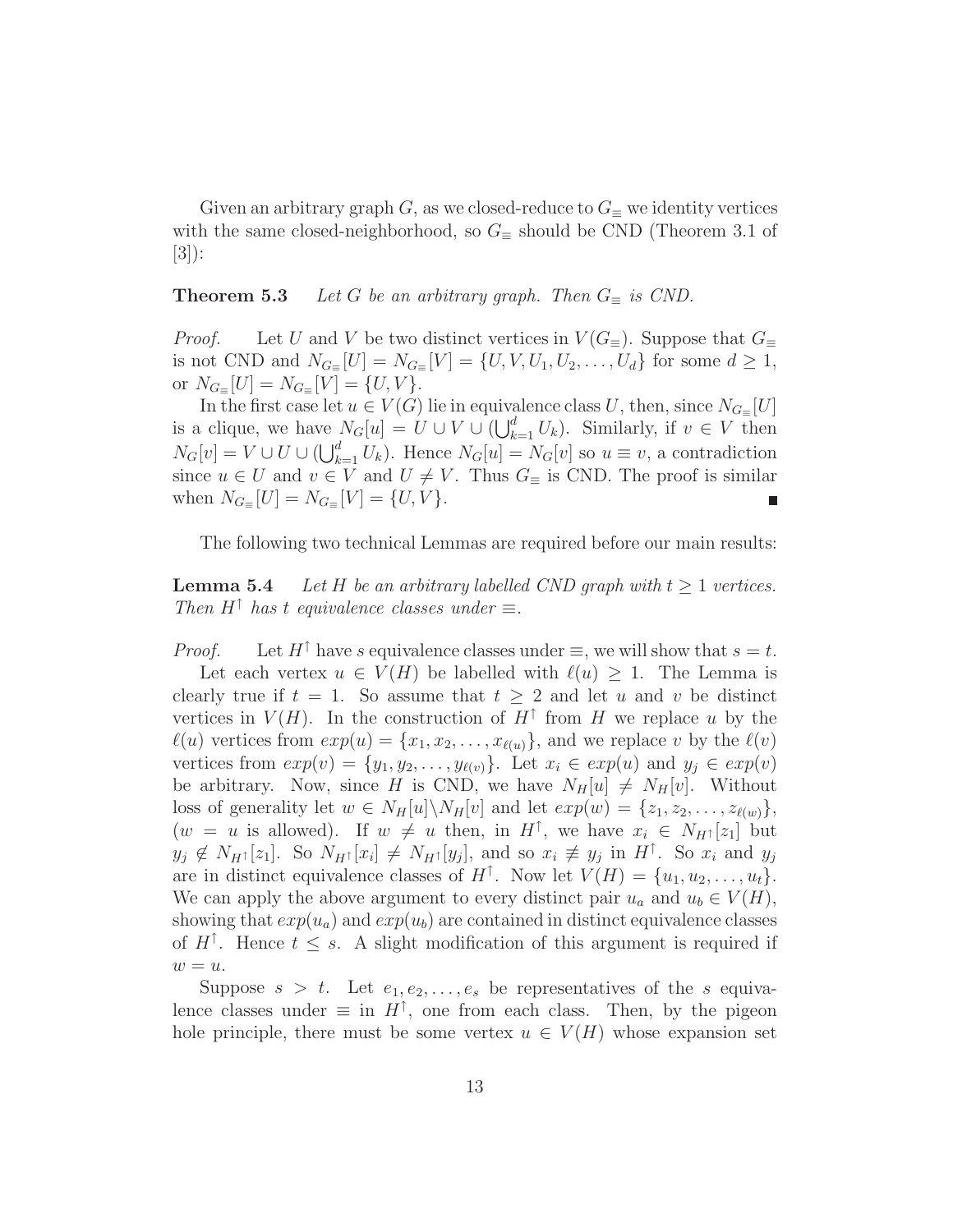$exp(u)$  contains two of  $e_1, e_2, \ldots, e_s$ . Suppose that  $e_a$  and  $e_b \in exp(u)$  where  $1 \le a < b \le s$ , then  $N_{H^{\uparrow}}[e_a] = N_{H^{\uparrow}}[e_b]$ , *i.e.*,  $e_a \equiv e_b$  in  $H^{\uparrow}$ , a contradiction. Hence  $s \leq t$ . And so  $s = t$ .

In an arbitrary graph G we say that vertex  $u \in V(G)$  is *closed-parentless* if u does not have a closed-parent. And if u does have a closed-parent  $u^p$ with  $N_G[u] \subset N_G[u^p]$  then we call  $u^p$  a *proper closed-parent* of u.

In the following Lemma, as usual, we denote the equivalence class under  $\equiv$  containing u by U, and the equivalence class containing  $u^p$  by  $U^p$ .

#### **Lemma 5.5**

- *(i) In an arbitrary graph* G *let* u<sup>p</sup> *be a proper closed-parent of* u*. Then, in*  $G_{\equiv}$ ,  $U^p$  *is a proper closed-parent of*  $U$ .
- *(ii)* For a CNAS graph G let  $W \in V(G_{\equiv})$  be closed-parentless. Then  $\ell(W) \geq 2$ .

*Proof.* (i) In G since  $u^p$  is a proper closed-parent of u then  $N_G[u^p] \neq$  $N_G[u]$ , and so  $U^p \neq U$ , *i.e.*, in  $G_{\equiv}$  the vertices  $U^p$  and U are distinct, and  $U^pU \in E(G=).$ 

We first show that  $U^p$  is a closed-parent of U. If not, then there exists a vertex V with  $V \in N_{G_{\equiv}}[U]$  but  $V \notin N_{G_{\equiv}}[U^p]$ . Now  $V \neq U$  since  $U^pU \in$  $E(G_{\equiv})$  and so  $U \in N_{G_{\equiv}}[U^p]$ , and  $V \neq U^p$  since  $U^p \in N_{G_{\equiv}}[U^p]$ . Let  $v \in V(G)$ be in equivalence class V. Then  $v \in N_G[u]$  but  $v \notin N_G[u^p]$ , a contradiction since  $u^p$  is a (proper) closed-parent of u. So, in  $G_\equiv$ ,  $U^p$  is a closed-parent of U. Now  $G_{\equiv}$  is CND so  $U^p$  cannot be a closed-twin of U, but it is a closed-parent of  $U$ , so it must be a proper closed-parent of  $U$ .

(ii) Let  $W \in V(G_{\equiv})$  be closed-parentless, then W has no proper closedparents in  $G_{\equiv}$ . Let  $w \in V(G)$  lie in equivalence class W, so, by (i), w has no proper closed-parents in G. But G is CNAS so w must have a closed-parent which must be a closed-twin  $w^*$ , so  $|W| \geq 2$ , *i.e.*,  $\ell(W) \geq 2$ .

The following main result deals with both connected and disconnected CNAS graphs.

**Theorem 5.6** *Let* G *be an arbitrary graph. Then* G *is a CNAS graph with* t equivalence classes under  $\equiv$  *if and only if*  $G_{\equiv}$  *is a labelled* t *vertex CND graph in which all closed-parentless vertices have label* ≥ 2*.*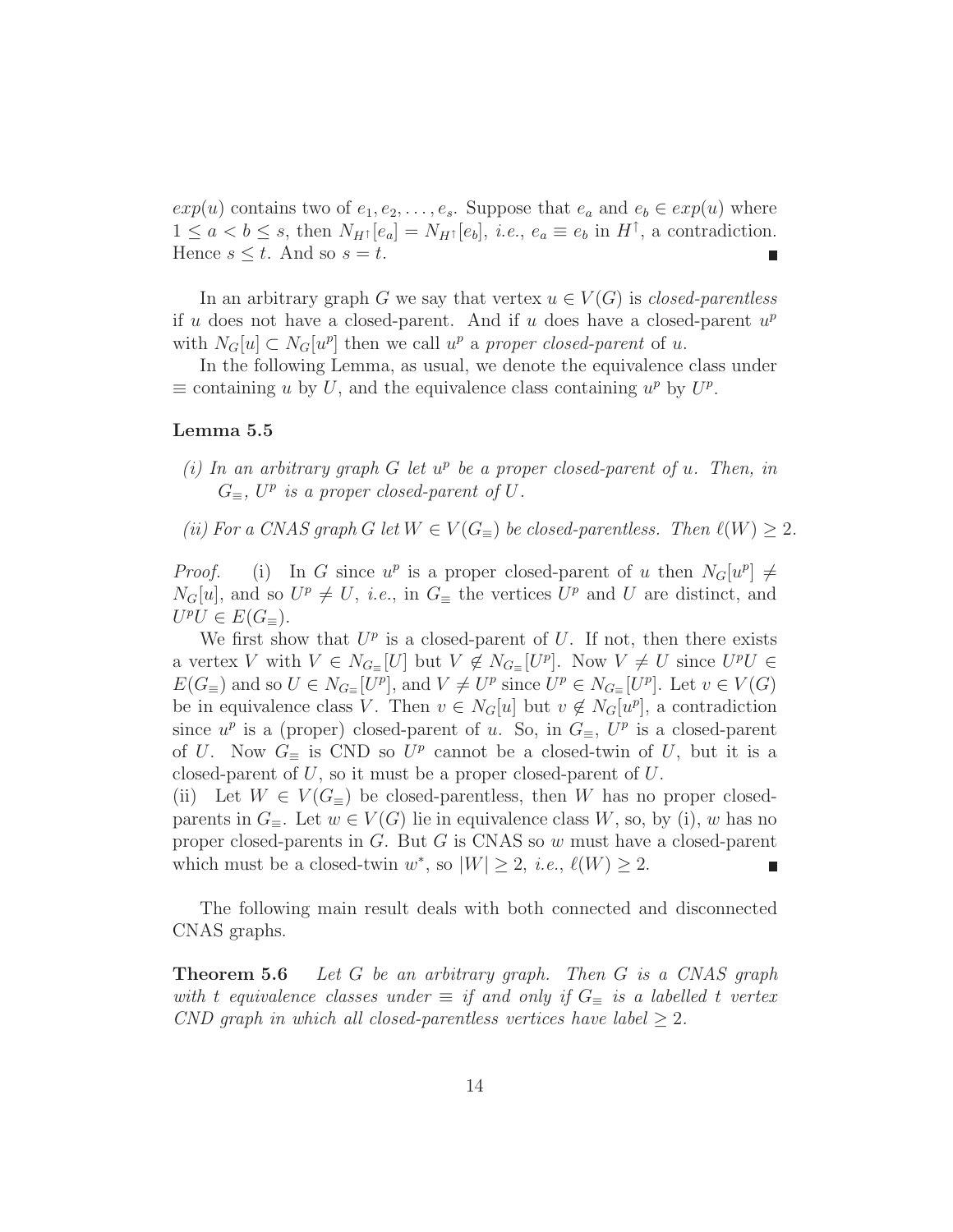*Proof.* First let G be a CNAS graph with t equivalence classes under  $\equiv$ given by  $U_1, U_2, \ldots, U_t$ , where  $|U_i| = \ell_i$  for each  $i = 1, 2, \ldots, t$ . Then the construction of  $G_\equiv$  from G and Theorem 5.3 shows that  $G_\equiv$  is a labelled t vertex CND graph. From Lemma 5.5(ii) all closed-parentless vertices in  $G_{\equiv}$ have label  $\geq 2$ .

Conversely suppose that  $G_\equiv$  is a labelled t vertex CND graph in which all closed-parentless vertices have label  $\geq 2$ . From Theorem 5.2 we have  $G =$  $(G_{\equiv})^{\dagger}$ . Now any vertex  $u \in V(G)$  is a  $u_j \in exp(U) = \{u_1, u_2, \ldots, u_{\ell(U)}\}$  for some  $U \in V(G_{\equiv})$ , and the closed-neighborhoods  $N_G[u_j]$  for  $j = 1, 2, \ldots, \ell(U)$ are all equal. Either  $\ell(U) = 1$  or  $\ell(U) \geq 2$ . If  $\ell(U) = 1$  then U is not closedparentless and so U has a closed-parent  $U^p$ , and then  $u_1$  has a closed-parent in  $exp(U^p)$ . If  $\ell(U) \geq 2$ , then each  $u_j$  has a closed-twin, which is a closedparent. Hence, in either case,  $u = u_j$  has a closed-parent, and so G is CNAS. Furthermore, since  $G_\equiv$  is a t vertex CND graph then, from Lemma 5.4, the graph  $G = (G_{\equiv})^{\uparrow}$  has t equivalence classes under  $\equiv$ . Г

For connected graphs we have:

**Lemma 5.7** *Let* G *be an arbitrary graph. Then* G *is connected if and only if*  $G$ <sub>≡</sub> *is connected.* 

*Proof.* Let G be connected. To see that  $G_\equiv$  is connected, let U and V be two different vertices of  $G_\equiv$ , and let  $u \in U$  and  $v \in V$  in G. Then, since G is connected, there is a path  $u = w_1w_2\cdots w_d = v$  between u and v in G, but then  $U = W_1 W_2 \cdots W_d = V$  is a walk between U and V in  $G_{\equiv}$ , and so  $G_{\equiv}$  is connected. The converse is proved similarly.

Using Lemma 5.7 we have the following 'connected' version of Theorem 5.6:

**Theorem 5.8** *Let* G *be an arbitrary graph. Then* G *is a connected CNAS graph with* t *equivalence classes under*  $\equiv$  *if and only if*  $G_{\equiv}$  *is a connected labelled* t *vertex CND* graph in which all closed-parentless vertices have label  $\geq 2$ .

We need another definition: Let  $n \geq 2$  be a positive integer. A *partition* of *n* is a set  $\mathcal{P} = \{\ell_1, \ell_2, \ldots, \ell_t\}$  of  $t \geq 1$  integers that satisfy  $1 \leq \ell_1 \leq \ell_2 \cdots \leq \ell_t$ and  $\sum_{i=1}^t \ell_i = n$ . Partition  $\mathcal{P}$  has t parts.

We now present an algorithm to construct (connected) CNAS graphs G from (connected) labelled CND graphs H. It uses Theorems 5.6 and 5.8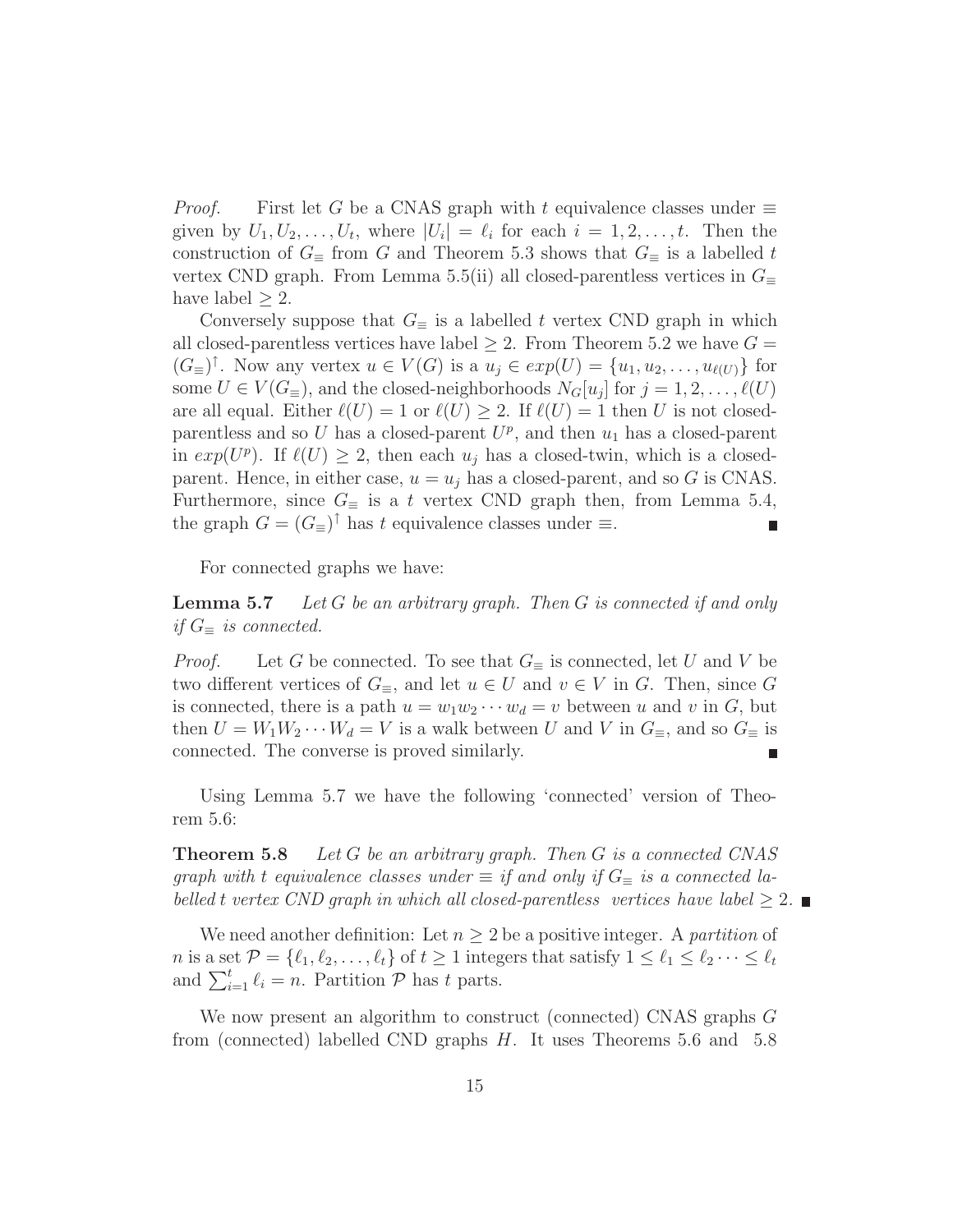where we denote  $G_{\equiv}$  by H, and consider all possible (connected) labelled CND graphs  $H$ , and then construct all possible (connected) CNAS graphs  $G$ by using  $G = H^{\uparrow}$ .

Let the labels on the t vertices of  $H = G_{\equiv}$  be  $\{\ell_1, \ell_2, \ldots, \ell_t\}$ , where each  $\ell_i \geq 1$ . If G is CNAS with  $n \geq 2$  vertices then a vertex  $u \in V(G)$  of maximum degree must have a closed-twin, so  $|U| \geq 2$ . So some  $\ell_i \geq 2$ , and since  $n = \sum_{i=1}^{t} \ell_i$ , then  $t \leq n - 1$ .

**Algorithm (Connected) CNAS Graphs** Four step algorithm to construct all (connected) CNAS graphs G on a fixed number of  $n \geq 2$  vertices from all (connected) labelled CND graphs H on  $1 \le t \le n-1$  vertices.

*For each fixed*  $t = 1, 2, ..., n - 1$ *:* 

- *(1) By repeated use of Algorithm CND Graphs, (suitably modified to generate connected CND graphs if required), list all non-isomorphic (connected) CND* graphs  $H_t$  on t vertices.
- *(2) List all partitions*  $P_t$  *of n with t parts.*
- *(3) For each (connected) graph*  $H_t$  *and partition*  $\mathcal{P}_t = \{ \ell_1, \ell_2, \ldots, \ell_t \}$  *label its* t vertices with  $\{\ell_1, \ell_2, \ldots, \ell_t\}$  in all possible non-label isomorphic ways, *ensuring that all closed-parentless vertices have label*  $\geq 2$ *.*
- (4) For each (connected) labelled graph  $H_t$  construct  $G = H_t^{\dagger}$ .

Because of Theorems 5.6 and 5.8 we have a complete list of (connected) CNAS graphs  $G$  with n vertices, with no repeated  $G$ .

**Example 5** We illustrate Algorithm Connected CNAS Graphs for  $n = 5$ by constructing the 4 connected CNAS graphs G on 5 vertices, see Table 1. From the Algorithm we need to consider all connected CND graphs  $H_t$  on  $1 \leq t \leq 4$  vertices. These graphs  $H_t$  are shown below, suitably labelled. Two such  $H_t$  cannot be labelled since closed-parentless vertices, indicated by  $\overline{cp}$ , require a label of  $\geq 2$ , thus forcing the sum of all labels to be  $> 5$ .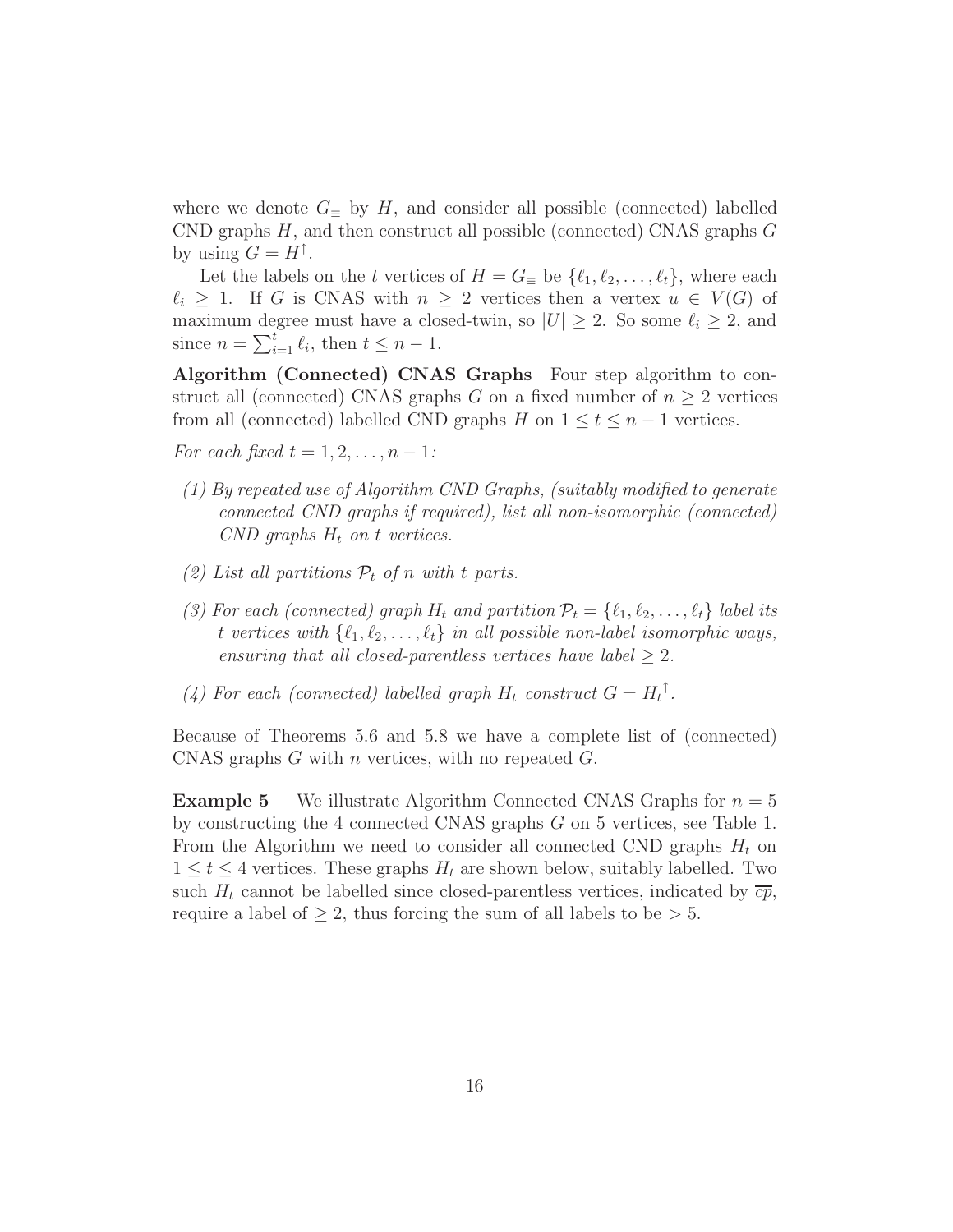